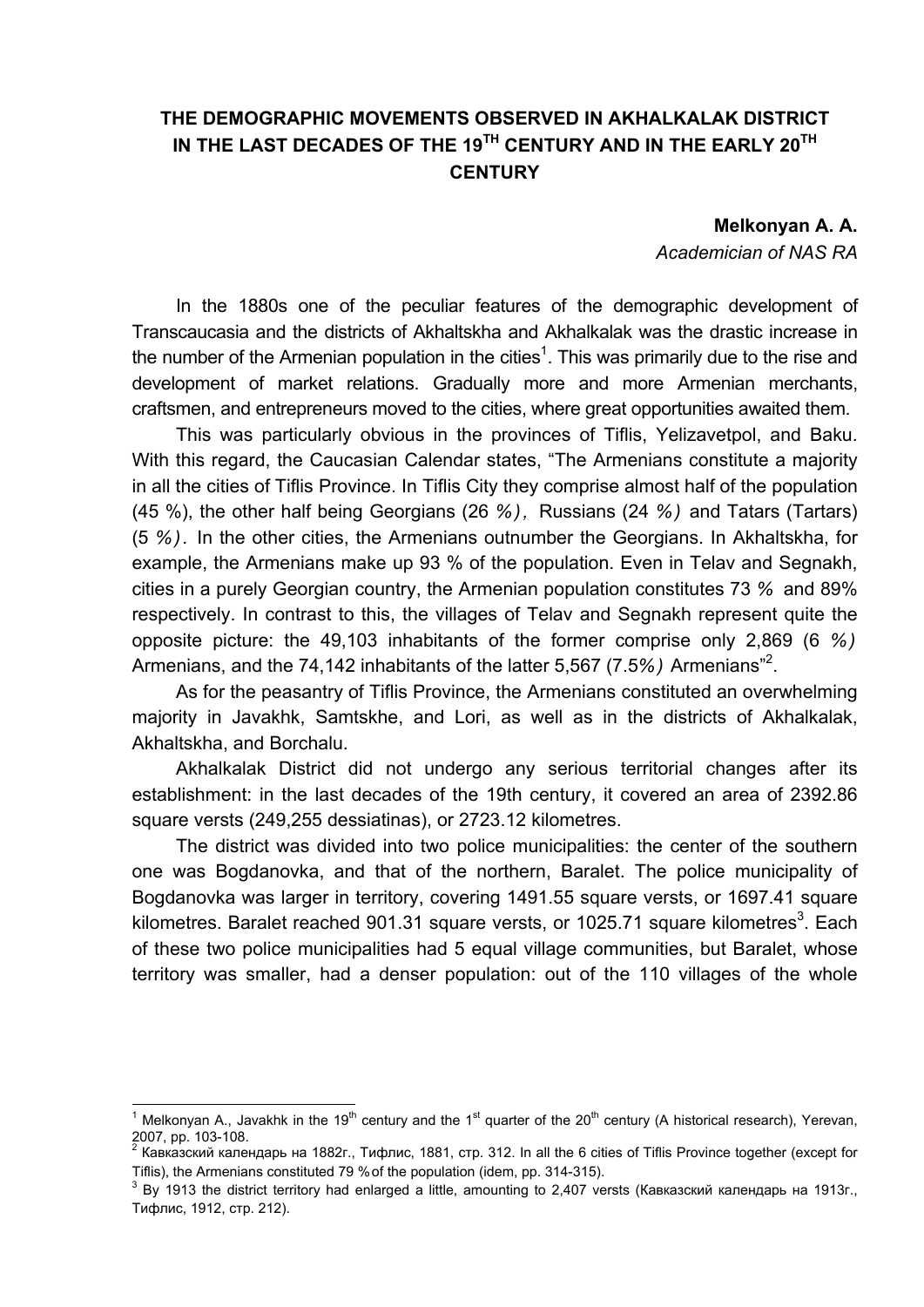| rapie o           |                  |             |                 |               |      |                |               |              |  |
|-------------------|------------------|-------------|-----------------|---------------|------|----------------|---------------|--------------|--|
| Year <sup>3</sup> | <b>Armenians</b> | Georgians   | <b>Russians</b> | <b>Greeks</b> | Jews | <b>Muslims</b> | <b>Others</b> | <b>Total</b> |  |
| 1886              | 46,386           | 3,735       | 6,674           | 102           | 53   | 6.824          | 14            | 63,788       |  |
| 1894              | 49,807           | 3.714       | 7,272           | 56            | 52   | $4,962^6$      | 6 Poles       | 65,869       |  |
| 1897              | 48,403           | 6,322       | 4,750           | 35            | 22   | 6,827          | $910^{6}$     | 67,269       |  |
| 1914              | 81,014           | $6.905^{8}$ | 7.185           |               |      | 3,036          | 19 Poles      | 98,159       |  |

district, 65 belonged to Baralet, and 45 to Bogdanovka<sup>4</sup>. Before World War I different nationalities inhabiting the district represented the following demographical picture:

**Table 5**

The aforementioned data help us calculate what percentage each of the different nationalities of the district formed. It is obvious that the Armenians retained their constant numerical superiority. Thanks to the high birth rate prior to World War I, their relative number was 82.5 *%* of the entire population, while that of the Muslims diminished due to the continuous emigration. The percentage of the Georgian and Russian population was mostly stable, fluctuating between 6 *%* and 10 *%.* A considerable increase was noticeable in the number of the Georgians from 1894 to 1897, whereas that of the Russians drastically dropped at the same time: Lynch observed this fact during his visit to Akhalkalak in the late 1890s<sup>9</sup>.

In the 1880s the Armenian settlements having more than a thousand inhabitants amounted to 14. In 1885 some of the largest Armenian villages represented the following picture with regard to their population:

| Year | <b>Armenians</b> | Georgians | <b>Russians</b> | <b>Greeks</b> | Jews  | <b>Muslims</b> | <b>Others</b> |
|------|------------------|-----------|-----------------|---------------|-------|----------------|---------------|
| 1886 | 72.7%            | 5.8%      | 10.4%           | 0.1%          | 0.08% | 10.7%          | 0.02%         |
| 1894 | 75.6%            | 5.6%      | 11%             | 0.08%         | 0.07% | 7.5%           | 0.009%        |
| 1897 | 72%              | 9.3%      | 7%              | 0.05%         | 0.03% | 10.1%          | 1.3%          |
| 1914 | 82.5%            | 7%        | 7.3%            | $\star$       |       | 3%             | 0.01%         |

Alastan - 1,298; Gumburdo - 1,121; Heshtia - 1,546; Kartzakh - 1,612;

1

<sup>4</sup> Кавказский календарь на 1891г., Тифлис, 1890, стр. 2-3. The 10 village communities of the 10 villages of Akhalkaiak District represented the following picture as per their centers and number of villages: Aragova (13 villages), Baralet (23), Varevan (9), Vachian 11), Gorelovka (8), Diliska (9), Kartzakh (10), Satkha (8), Khertvis (11), Heshtia (8). 5 See Akhalkalak District of Tiflis Province, pp. 18-19 for the data of 1886; Lalayan Yer., Works, vol. 1, p. 96 for 1894; Кавказский календарь на 1907г., Тифлис, 1906, стр. 129-130 for the data of the population census of 1897,

Кавказский календарь на 1915, Тифлис, 1914, стр. 242-243 for 1914.

<sup>6</sup> Out of the 4,962 Muslims, 4,372 were Turks and 590 Kurds.

<sup>7</sup> The 910 representatives of other nationalities included 810 Kurds, 53 Poles, 17 Lithuanians or Letts, 17 Germans, 9 Lezghins and Chechens, 3 Persians and 1 Ossetian.

<sup>8</sup> The 6,905 Muslims include 135 Muslim "Georgians."

<sup>9</sup> Lynch H. F. B., Armenia. Travels and Studies. Vol. 1, New York, 1990, p. 86.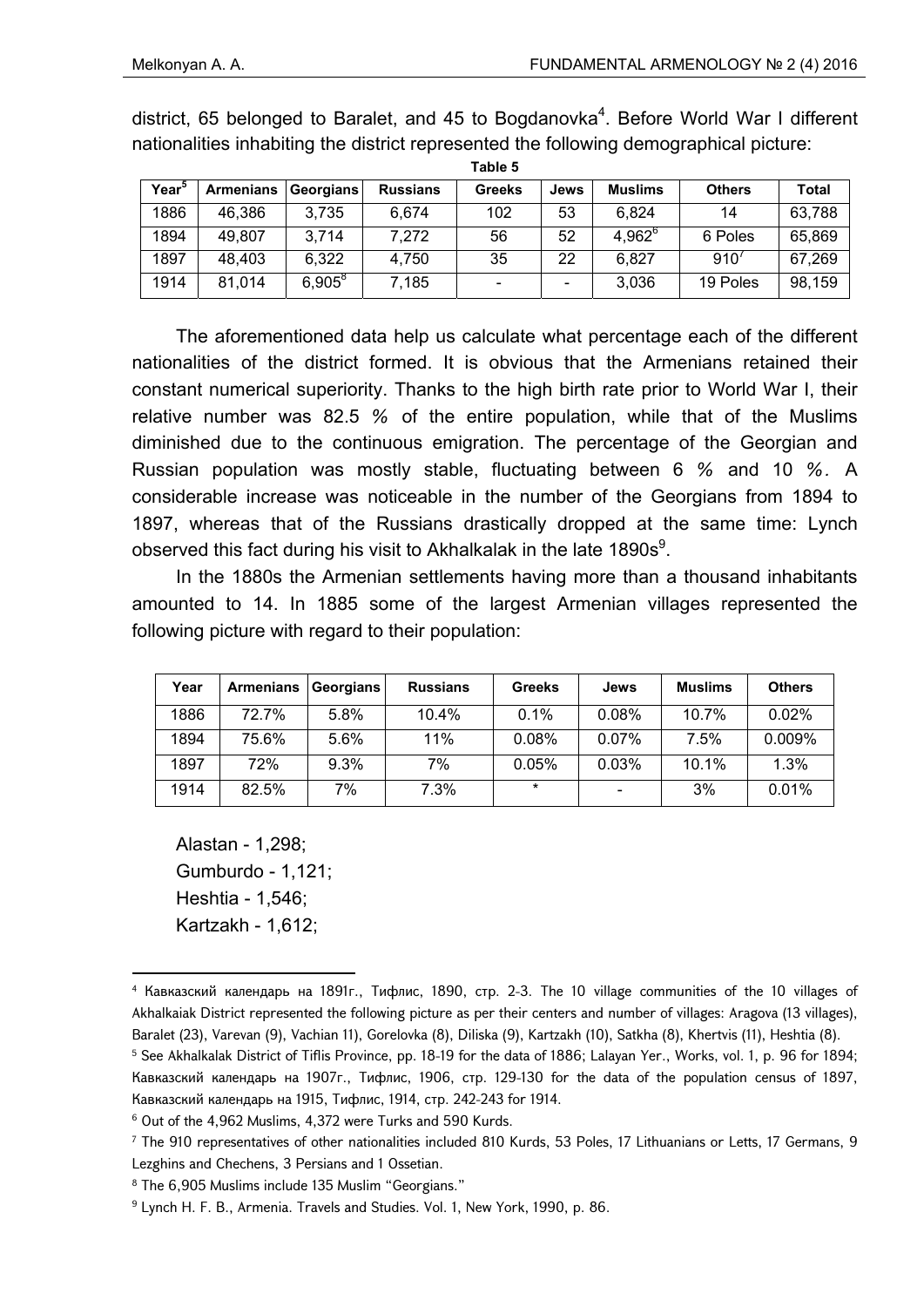Satkha - 1,374; Vachian -  $1,276^{10}$ .

As for Khertvis, the continuous emigration of the local Armenian population to the villages of the district converted this fortress town into a township inhabited mainly by Sunni Muslims. Meanwhile, Khertvis had only 1,314 Turkish Meskhetians, who still preserved their memories of once being Christians. In 1890 55 of the district villages had a population comprising 50 households; in 33 of these, the number of the families fluctuated between 50 and 100; twenty of the villages had a population of 100 to 200 families, and in 2 villages, the inhabitants consisted of more than 200 households $11$ .

In the early 1880s, the lack of lands compelled the entire population of Chiftlik, Modigya, and Khumris villages, about 130 families, as well as 52 families (435 people) from the Russian Dukhobors' villages, to emigrate to the newly-conquered marz of Kars. The inhabitants of Chiftlik, located 1 to 1.5 kilometres west of Akhalkalak City, on the left bank of the stream Karasnaghbyur, emigrated to Mazra village of Kars, this being instigated by the authorities. The site of the village was used for the construction of a station for the Russian troops; soon the whole garrison of the semi-destroyed fort moved there.

In the late 19<sup>th</sup> and early 20<sup>th</sup> centuries, Akhalkalak was gradually acquiring the image of a city. In the northern part of the Central Street, a Russian church was erected through Stepanos Ananikian's efforts. The surroundings of Sourb Khach (Holy Cross) Church and the Armenian schools functioning there were improved. Near this church, at the western extremity of the street intersecting the Central Street, at the crossing of several streets, the City Park was founded in 1880: the people of Akhalkalak tenderly called it *Khas Bakhcha.* The park was 40 sazhens (85.3 meters) long and 22 sazhens and one arshin (about 47.6 meters) wide. It had a fence and was planted with trees. A traveler passing through Akhalkalak in 1885 wrote, "The buildings of the city, which are erected of finely-finished stone and lime, are separated by regular wide streets<sup> $n12$ </sup>.

In 1912 Gaspar Shahparonian and his son Vardan Shahparonian built the first hydroelectric station in Akhalkalak on the river Taparvan. They also built a watermill as well as a meat factory and mills processing oil, soap, and wood. It was through their efforts that the new building of the local parish school opened in  $1912^{13}$ . In 1890 Akhalkalak was given the status of second-class city. In 1896 it was granted municipal autonomy.

**.** 

<sup>10</sup> Кавказский календарь на 1886, Тифлис, 1885, стр. 118.

<sup>11</sup> Кавказский календарь на 1891, Тифлис, 1890, стр. 2-3.

 $12$  Δωնապարիորդական լիշատակարան, Արձագանք, 1885, 21 հուլիս, էջ 42-43:

<sup>&</sup>lt;sup>13</sup> Շիրինյան U. Խ., Ախալքայաքցիներ, Երևան, 2000, էջ 107-108։ Նազարյան U., «Ջավախք» շաբաթաթերթը, ԲԵՀ, 1992, 1, էջ 201: The new building of the school built by Vardan Shahparonian, standing up today, housed the local Armenian school in the first years of the Soviet rule. Now part of it belongs to the Russian school, the other to the Regional Cultural Centre.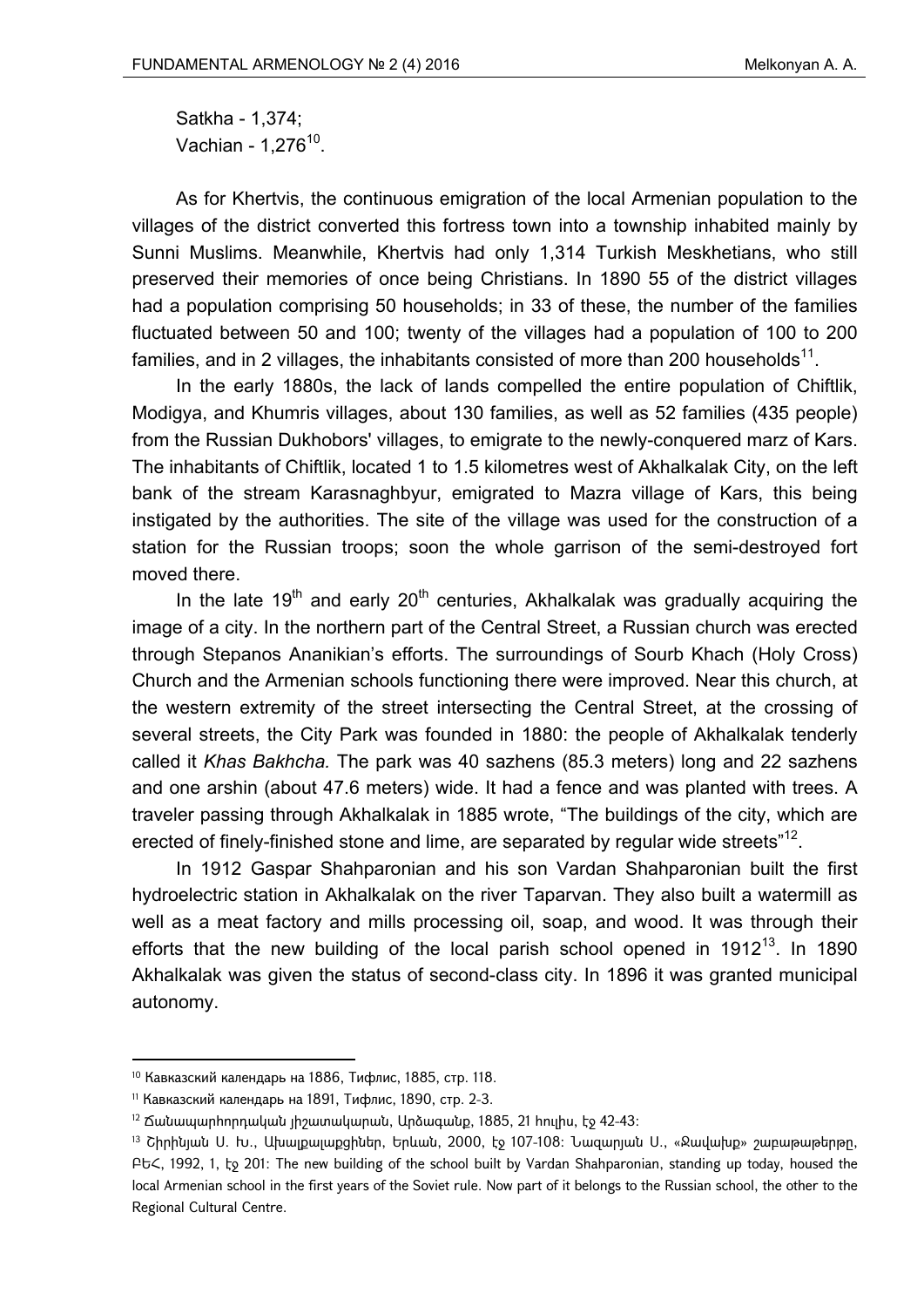| Year <sup>14</sup> | Armenian | Georgian          | <b>Russian</b> | <b>Greek</b>                 | Jew | <b>Muslim</b> | <b>Other</b> | Total |
|--------------------|----------|-------------------|----------------|------------------------------|-----|---------------|--------------|-------|
| 1886               | 4,079    | 45                | 61             | 40                           | 53  | 15            | 10           | 4,303 |
| 1894               | 4,290    | 48                | 55             | 29                           | 52  | 22            | 6 (Poles)    | 4,502 |
| 1897               | 4,136    | 129               | $703^{15}$     | 40                           | 189 | 44            | 199          | 5,440 |
| 191416             | 6,697    | $262+35=297^{17}$ | 284            | $\qquad \qquad \blacksquare$ |     | 35            | 6            | 7,284 |

The following table reflects the ethnic make-up and displacements of the population of Akhalkalak City.

This table leads us to the following conclusions: first, both in the entire district and Akhalkalak City, the Armenians constantly maintained their numerical dominance over the other nationalities. In the thirty years following 1894, the growth of the Armenians constituted more than 50 %; the Russian population increased for five times, and the Georgians for more than 6 times. The point is that during that period, gradually more and more Russian and Georgian officials were appointed in the district authorities, while the region was always predominantly Armenian-populated. The discriminatory policies against the Armenians become clearly apparent from the names of the appointed officials and their national identity recorded in the annual volumes of the Caucasian Calendar.

It is interesting to note that the municipal budget of Akhalkalak was in far better condition than those of the other cities in Tiflis Province. In this regard, the Caucasian Calendar reads, "All the cities in Tiflis Province are buried in debts, except for Akhalkalak, which has a surplus of 23 thousand rubles<sup>"18</sup>. However, this does not speak of the prosperity of the city at all; since Akhalkalak represented a small town, it had modest needs which were often neglected by the authorities so that the budget was in a seemingly good condition.

The severe natural disaster that befell the district at the end of the century had a great influence on its demographical make-up. On December 19, 1899, a severe earthquake struck the district, with its epicentre in Merenia Village. Particularly heavy damage was inflicted upon about 30 villages in the north of the district; in certain villages the number of the fatalities amounted to 10 % of the entire population. The earthquake caused the death of 86 people in Merenia; 48 in Bezhano; 46 in Metz Samsar; 27 in Pokr Samsar, and 14 in Agana, the number of the victims amounting to

**.** 

<sup>&</sup>lt;sup>14</sup> See Table 5 for the sources referred to. The number of the Armenians also includes about 30 families of Armenian gypsies called "bosha": they lived in the north of the city (see Վանցյան Գ., Պատմական ակնարկ բոշաների անցյալից, Մուրճ, 1894, 7-8, էջ 1074).

<sup>&</sup>lt;sup>15</sup> We tend to think that the 703 Russian inhabitants fixed in 1897 also included the family members of the officers' staff of the military town.

 $16$  The data for 1914 miss the number of the Greeks and Jews and represent that of the other nationalities only partially: therefore, we have no complete data about the entire population of the city.

<sup>&</sup>lt;sup>17</sup> The 262 Orthodox Georgians also include 35 Muslim "Georgians".

<sup>18</sup> Кавказский календарь на 1887, Тифлис, 1886, стр. 186.